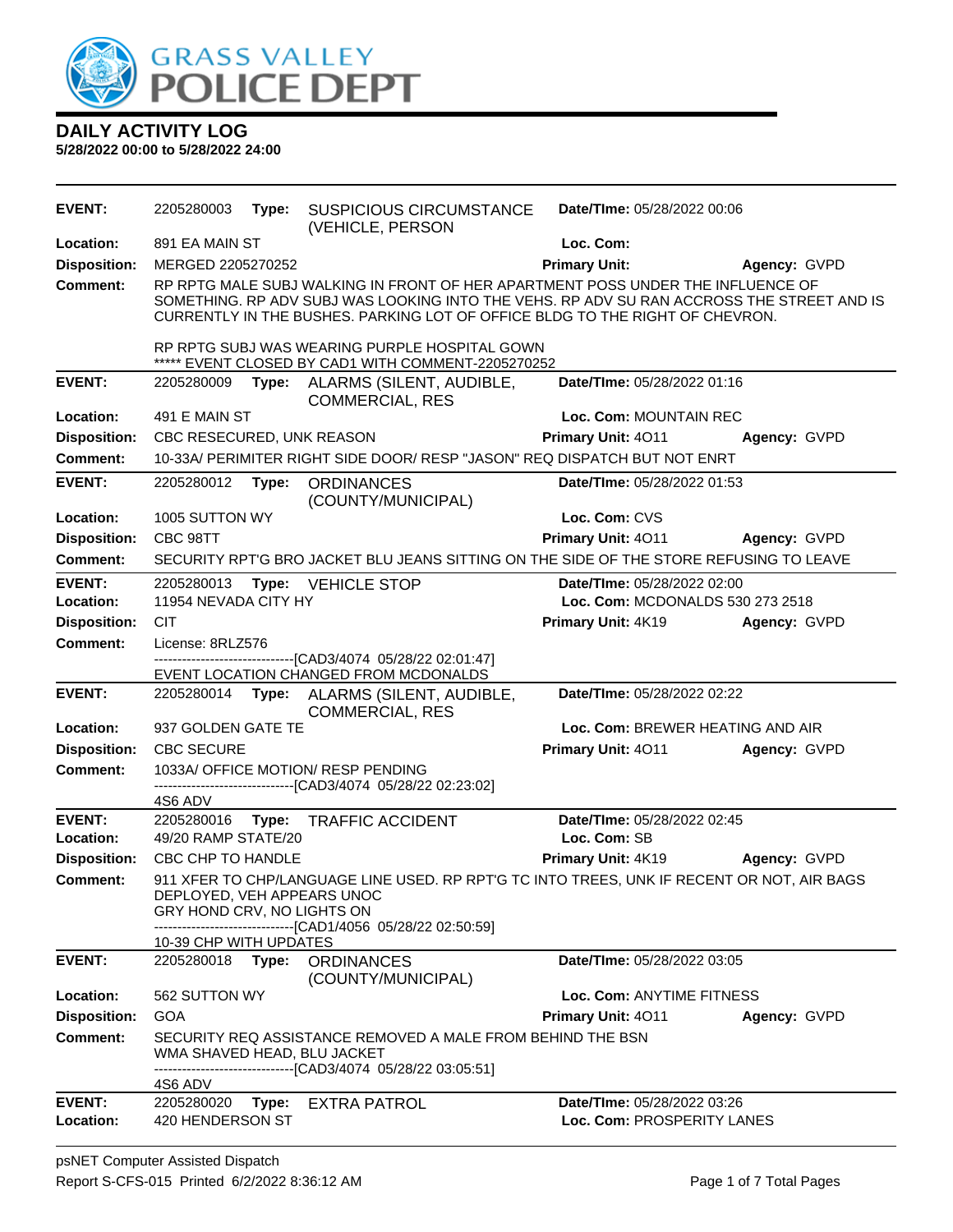

| <b>Disposition:</b>                    | <b>CBC</b>                                                                                                                                   |                                                                                                                                                                                     | Primary Unit: 4011                       | Agency: GVPD                      |  |  |  |
|----------------------------------------|----------------------------------------------------------------------------------------------------------------------------------------------|-------------------------------------------------------------------------------------------------------------------------------------------------------------------------------------|------------------------------------------|-----------------------------------|--|--|--|
| <b>Comment:</b>                        |                                                                                                                                              | --------------------------------[CAD3/4074 05/28/22 03:28:13]<br>EVENT LOCATION CHANGED FROM 420 HENDERSON ST                                                                       |                                          |                                   |  |  |  |
| <b>EVENT:</b>                          |                                                                                                                                              | 2205280022 Type: WELFARE CHECK                                                                                                                                                      | Date/TIme: 05/28/2022 04:10              |                                   |  |  |  |
| Location:                              | 360 SUTTON WY # 24                                                                                                                           |                                                                                                                                                                                     |                                          | Loc. Com: NEVADA WOODS APARTMENTS |  |  |  |
| <b>Disposition:</b>                    | <b>DOOR</b>                                                                                                                                  | CBC YELLS STOPPEDPRIOR TO KNOCKING ON                                                                                                                                               | Primary Unit: 4011                       | Agency: GVPD                      |  |  |  |
| <b>Comment:</b>                        | RP RPT'G 35YOA MALE NEIGHBOR IS YELLING FOR HELP. UNK CIRCS                                                                                  |                                                                                                                                                                                     |                                          |                                   |  |  |  |
| <b>EVENT:</b>                          | 2205280025<br>Type:                                                                                                                          | DISTURBANCE (NOISE,<br>MUSIC, VERBAL, BARKI                                                                                                                                         | Date/TIme: 05/28/2022 06:23              |                                   |  |  |  |
| Location:                              | 599 DELIA CT                                                                                                                                 |                                                                                                                                                                                     | Loc. Com:                                |                                   |  |  |  |
| <b>Disposition:</b>                    | UTL                                                                                                                                          |                                                                                                                                                                                     | Primary Unit: 4011                       | Agency: GVPD                      |  |  |  |
| <b>Comment:</b>                        |                                                                                                                                              | 911 RPTG GRANDSON IS 11550 AND YELLING AND SCREAMING. NEG WEAPONS, NEG PHYSICAL                                                                                                     |                                          |                                   |  |  |  |
| <b>EVENT:</b>                          | 2205280030<br>Type:                                                                                                                          | <b>SUSPICIOUS CIRCUMSTANCE</b><br>(VEHICLE, PERSON                                                                                                                                  | Date/TIme: 05/28/2022 07:19              |                                   |  |  |  |
| Location:                              | 410 S CHURCH ST                                                                                                                              |                                                                                                                                                                                     | Loc. Com: ST JOSEPH'S CULTURAL CENTER    |                                   |  |  |  |
| <b>Disposition:</b>                    | CBC SUBJ BACK ON HOLD                                                                                                                        |                                                                                                                                                                                     | <b>Primary Unit: 402</b>                 | Agency: GVPD                      |  |  |  |
| <b>Case No:</b>                        | G2201343                                                                                                                                     |                                                                                                                                                                                     |                                          |                                   |  |  |  |
| <b>Comment:</b>                        |                                                                                                                                              | RP RPTG SUS MALE WHO WAS ACTING SUS AND WAS CARRYING A FIREARM. RP SAW HIM ON CAMERA<br>AROUND 0230. RP REQG EXTRA PATROLS DUE TO WEDDING GOING ON TODAY AND WEAPON SEEN.           |                                          |                                   |  |  |  |
|                                        | 10-39 SNMH                                                                                                                                   | --------------------------------[CAD3/4085 05/28/22 07:39:04]                                                                                                                       |                                          |                                   |  |  |  |
|                                        |                                                                                                                                              | ------------------------------[4O2/MDT 05/28/22 07:41]<br>CONTACT MADE W RP, COLLECTED VIDEO FOOTAGE.                                                                               |                                          |                                   |  |  |  |
|                                        |                                                                                                                                              | -------------------------------[CAD1/4051 05/28/22 09:38:50]                                                                                                                        |                                          |                                   |  |  |  |
|                                        |                                                                                                                                              | ISSUED CASE# G2201343-G2201343 FOR GVPD by UNIT 4O2                                                                                                                                 |                                          |                                   |  |  |  |
| <b>EVENT:</b>                          | 2205280034<br>Type:                                                                                                                          | 911 UNKNOWN                                                                                                                                                                         | Date/TIme: 05/28/2022 08:08              |                                   |  |  |  |
|                                        |                                                                                                                                              | (HANGUPS, ABAN'S)                                                                                                                                                                   |                                          |                                   |  |  |  |
| Location:                              | 115 UNION JACK ST #1                                                                                                                         |                                                                                                                                                                                     | Loc. Com:                                |                                   |  |  |  |
| <b>Disposition:</b><br><b>Comment:</b> | <b>HBD</b>                                                                                                                                   |                                                                                                                                                                                     | <b>Primary Unit:</b>                     | Agency: GVPD                      |  |  |  |
|                                        | 911 ABAN<br>------------------------[CAD3/4085_05/28/22_08:09:04]<br>ON CALLBACK, RECORDING STATES CALL CANNOT GO THROUGH                    |                                                                                                                                                                                     |                                          |                                   |  |  |  |
|                                        |                                                                                                                                              |                                                                                                                                                                                     |                                          |                                   |  |  |  |
|                                        | --------------------------------[CAD3/4085 05/28/22 08:11:11]<br>EVENT LOCATION CHANGED FROM LAT: 39.21920100 LONG: -121.052352 GRASS VALLEY |                                                                                                                                                                                     |                                          |                                   |  |  |  |
|                                        |                                                                                                                                              | ------------------------[CAD3/4085 05/28/22 08:11:38]<br>ON 2ND CALLBACK, CALLER UNAWARE THEY DIALED 911, STATES CODE 4.                                                            |                                          |                                   |  |  |  |
|                                        |                                                                                                                                              | --------------------------------[CAD3/4085 05/28/22 08:11:59]                                                                                                                       |                                          |                                   |  |  |  |
|                                        | ***** EVENT CLOSED BY CAD3                                                                                                                   | EVENT LOCATION CHANGED FROM 115 UNION JACK 1 GRASS VALLEY                                                                                                                           |                                          |                                   |  |  |  |
| <b>EVENT:</b><br>Location:             | 143 RICHARDSON ST                                                                                                                            | 2205280044 Type: GRAND THEFT AUTO                                                                                                                                                   | Date/TIme: 05/28/2022 09:10<br>Loc. Com: |                                   |  |  |  |
| <b>Disposition:</b>                    | <b>RPT</b>                                                                                                                                   |                                                                                                                                                                                     | Primary Unit: 4Z15                       | Agency: GVPD                      |  |  |  |
| <b>Case No:</b>                        | G2201344                                                                                                                                     |                                                                                                                                                                                     |                                          |                                   |  |  |  |
| <b>Comment:</b>                        | IS BRO/GLD 2005 FORD F250.                                                                                                                   | 911 REPORTING HIS VEH STOLEN, OCCURED SOMETIME LAST NIGHT. RP WOKE UP TO FIND IT GONE. VEH                                                                                          |                                          |                                   |  |  |  |
|                                        |                                                                                                                                              | --------------------------------[CAD1/4051 05/28/22 09:50:13]<br>ISSUED CASE# G2201344 FOR AGENCY GVPD by UNIT 4Z15<br>-------------------------------[CAD1/4051 05/28/22 09:58:06] |                                          |                                   |  |  |  |
|                                        | ENTERED INTO SVS FCN/3702214801601<br><b>BOLO ISSUED</b>                                                                                     |                                                                                                                                                                                     |                                          |                                   |  |  |  |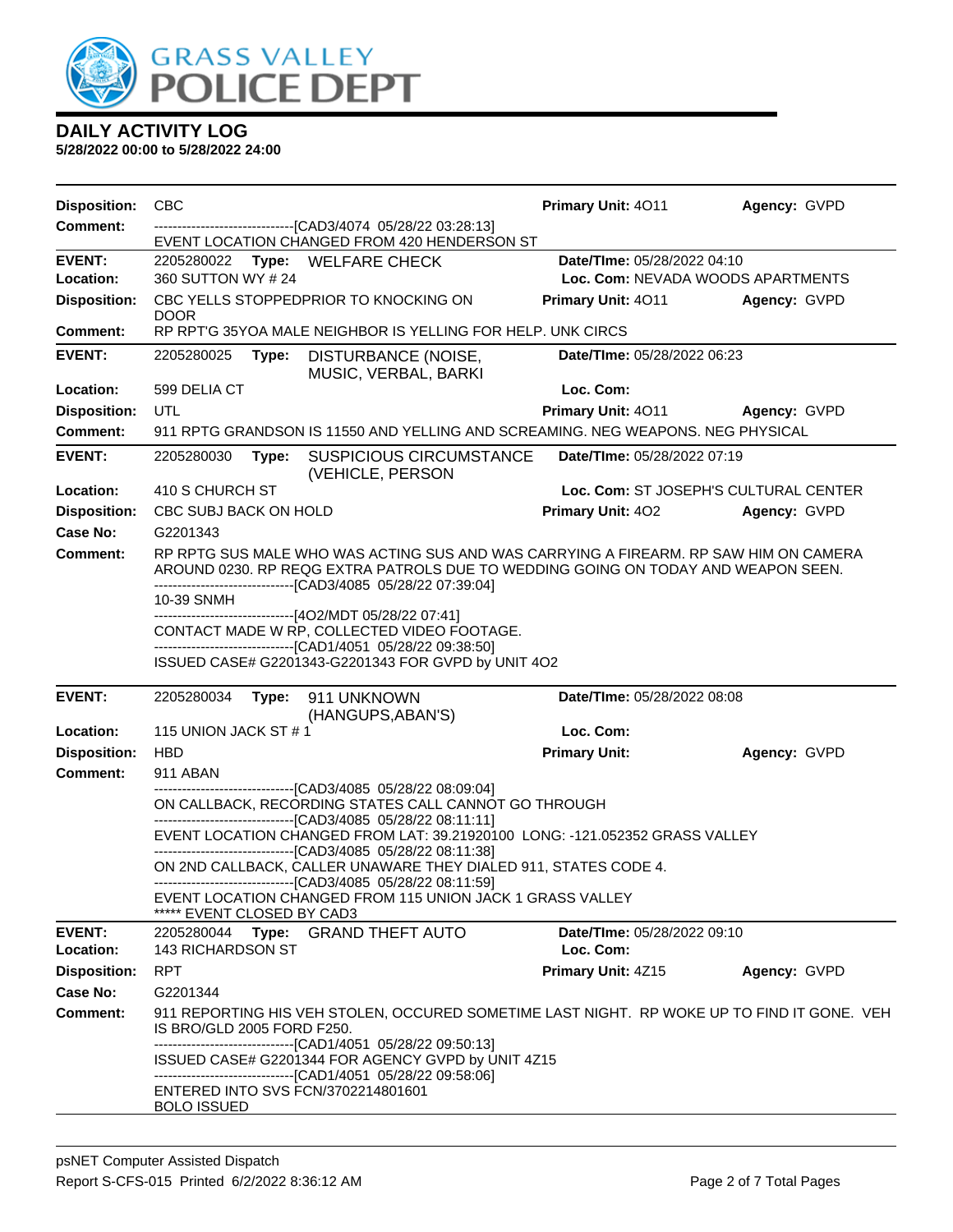

**5/28/2022 00:00 to 5/28/2022 24:00**

| EVENT:                                 | 2205280049                                                                                                                                                                                                                                                |  | Type: 911 UNKNOWN<br>(HANGUPS, ABAN'S)                                                                                                                                                                                                                  | Date/TIme: 05/28/2022 09:44                                                        |              |  |
|----------------------------------------|-----------------------------------------------------------------------------------------------------------------------------------------------------------------------------------------------------------------------------------------------------------|--|---------------------------------------------------------------------------------------------------------------------------------------------------------------------------------------------------------------------------------------------------------|------------------------------------------------------------------------------------|--------------|--|
| Location:                              | 155 GLASSON WY                                                                                                                                                                                                                                            |  |                                                                                                                                                                                                                                                         | Loc. Com: SIERRA NEVADA MEMORIAL<br><b>HOSPITAL</b>                                |              |  |
| <b>Disposition:</b><br><b>Comment:</b> | HBD LOG PER 4S5<br>911 ABANDONED<br>UNABLE TO CALL NUMBER BACK                                                                                                                                                                                            |  | -----------------[CAD1/4051_05/28/22 09:44:45]<br>-------------------------------[CAD1/4051 05/28/22 09:44:48]                                                                                                                                          | <b>Primary Unit:</b>                                                               | Agency: GVPD |  |
|                                        | ER IS CODE 4                                                                                                                                                                                                                                              |  | ***** EVENT CLOSED BY CAD1 WITH COMMENT-LOG PER 4S5                                                                                                                                                                                                     |                                                                                    |              |  |
| <b>EVENT:</b>                          | 2205280057                                                                                                                                                                                                                                                |  | Type: CITIZEN ASSIST (CIVIL<br>STANDBY'S, LOCKOUT                                                                                                                                                                                                       | Date/TIme: 05/28/2022 10:07                                                        |              |  |
| Location:                              | 905 WE MAIN ST                                                                                                                                                                                                                                            |  |                                                                                                                                                                                                                                                         | Loc. Com:                                                                          |              |  |
| <b>Disposition:</b>                    | HBD CLOSE PER 401                                                                                                                                                                                                                                         |  |                                                                                                                                                                                                                                                         | <b>Primary Unit:</b>                                                               | Agency: GVPD |  |
| <b>Comment:</b>                        | 401 ADVISED TO REVIEW                                                                                                                                                                                                                                     |  | RP REPORITNG THAT SHE NEEDS TO GET PERMISSION FROM POLICE TO BE ON PROPERTY. SHE WILL BE<br>GOING THERE TODAY FROM 1200-1900. AVAIL BY 10-21 IF QUESTIONS, STATES 4O1 AND 4S5 FAMILLIAR<br>-------------------------------[CAD1/4051 05/28/22 10:21:52] |                                                                                    |              |  |
|                                        |                                                                                                                                                                                                                                                           |  | ***** EVENT CLOSED BY CAD1 WITH COMMENT-CLOSE PER 401                                                                                                                                                                                                   |                                                                                    |              |  |
| <b>EVENT:</b>                          | 2205280080                                                                                                                                                                                                                                                |  | Type: ORDINANCES<br>(COUNTY/MUNICIPAL)                                                                                                                                                                                                                  | Date/TIme: 05/28/2022 11:40                                                        |              |  |
| Location:                              | 107 SO CHURCH ST                                                                                                                                                                                                                                          |  |                                                                                                                                                                                                                                                         | Loc. Com:                                                                          |              |  |
| <b>Disposition:</b>                    | <b>CBC</b>                                                                                                                                                                                                                                                |  |                                                                                                                                                                                                                                                         | <b>Primary Unit: 402</b>                                                           | Agency: GVPD |  |
| <b>Comment:</b>                        |                                                                                                                                                                                                                                                           |  | RP RPTG A FEMALE OUTSIDE HIS BUSINESS YELLING AND CAUSING A DISTURBANCE. RP STATES THAT<br>THE FEMALE DOESN'T SOUND ALL TOGETHER.                                                                                                                       |                                                                                    |              |  |
|                                        |                                                                                                                                                                                                                                                           |  | WFA BEANIE / SUNGLASSES / LIGHT GRN HEAVY JACKET / PINK/BRO SHIRT / BRO PNTS / SANDLES                                                                                                                                                                  |                                                                                    |              |  |
|                                        |                                                                                                                                                                                                                                                           |  | RP STATES FEMALE CURRENTLY LOCATED IFO THE BRETHART                                                                                                                                                                                                     |                                                                                    |              |  |
| <b>EVENT:</b><br>Location:             | 155 GLASSON WY                                                                                                                                                                                                                                            |  | 2205280084 Type: FOLLOWUP                                                                                                                                                                                                                               | Date/TIme: 05/28/2022 11:57<br>Loc. Com: SIERRA NEVADA MEMORIAL<br><b>HOSPITAL</b> |              |  |
| <b>Disposition:</b><br><b>Comment:</b> | <b>CBC</b>                                                                                                                                                                                                                                                |  | -------------------------------[CAD1/4051 05/28/22 11:57:29]                                                                                                                                                                                            | <b>Primary Unit: 402</b>                                                           | Agency: GVPD |  |
|                                        |                                                                                                                                                                                                                                                           |  | EVENT LOCATION CHANGED FROM 155 GLASSON                                                                                                                                                                                                                 |                                                                                    |              |  |
| <b>EVENT:</b>                          | 2205280087                                                                                                                                                                                                                                                |  | Type: GV PUBLIC WORKS - WATER<br><b>ISSUE</b>                                                                                                                                                                                                           | Date/TIme: 05/28/2022 12:11                                                        |              |  |
| Location:                              | 341 BENNETT ST                                                                                                                                                                                                                                            |  |                                                                                                                                                                                                                                                         | Loc. Com:                                                                          |              |  |
| <b>Disposition:</b>                    | <b>HBD</b>                                                                                                                                                                                                                                                |  |                                                                                                                                                                                                                                                         | <b>Primary Unit:</b>                                                               | Agency: GVPD |  |
| <b>Comment:</b>                        | RP REPORITNG WATER COMING OUT OF OR SEWAGE RELEASE VALVE AREA THAT IS IN HIS DRIVEWAY,<br>OCCURS WHENEVER WATER IS TURNED ON OR TOILET FLUSHED IN HIS RESIDENCE.<br>---------------------------[CAD3/4085  05/28/22 12:12:46]<br><b>MSG LEFT FOR GVPW</b> |  |                                                                                                                                                                                                                                                         |                                                                                    |              |  |
|                                        | 1039 PWW<br>***** EVENT CLOSED BY CAD3                                                                                                                                                                                                                    |  | --------------------------------[CAD1/4051 05/28/22 12:16:06]                                                                                                                                                                                           |                                                                                    |              |  |
| <b>EVENT:</b><br>Location:             | 688 SUTTON WY                                                                                                                                                                                                                                             |  | 2205280092 Type: SUBJECT STOP                                                                                                                                                                                                                           | Date/TIme: 05/28/2022 12:24<br>Loc. Com: PANDA EXPRESS                             |              |  |
| <b>Disposition:</b>                    | CBC 98T                                                                                                                                                                                                                                                   |  |                                                                                                                                                                                                                                                         | <b>Primary Unit: 4S5</b>                                                           | Agency: GVPD |  |
| Comment:                               |                                                                                                                                                                                                                                                           |  | -------------------------------[CAD1/4051 05/28/22 12:26:11]<br>EVENT LOCATION CHANGED FROM BHD PANDA EXPRESS                                                                                                                                           |                                                                                    |              |  |
| <b>EVENT:</b><br>Location:             | 2205280094<br><b>BANK ST/TINLOY ST</b>                                                                                                                                                                                                                    |  | Type: WELFARE CHECK                                                                                                                                                                                                                                     | Date/TIme: 05/28/2022 12:42<br>Loc. Com:                                           |              |  |

psNET Computer Assisted Dispatch Report S-CFS-015 Printed 6/2/2022 8:36:12 AM Page 3 of 7 Total Pages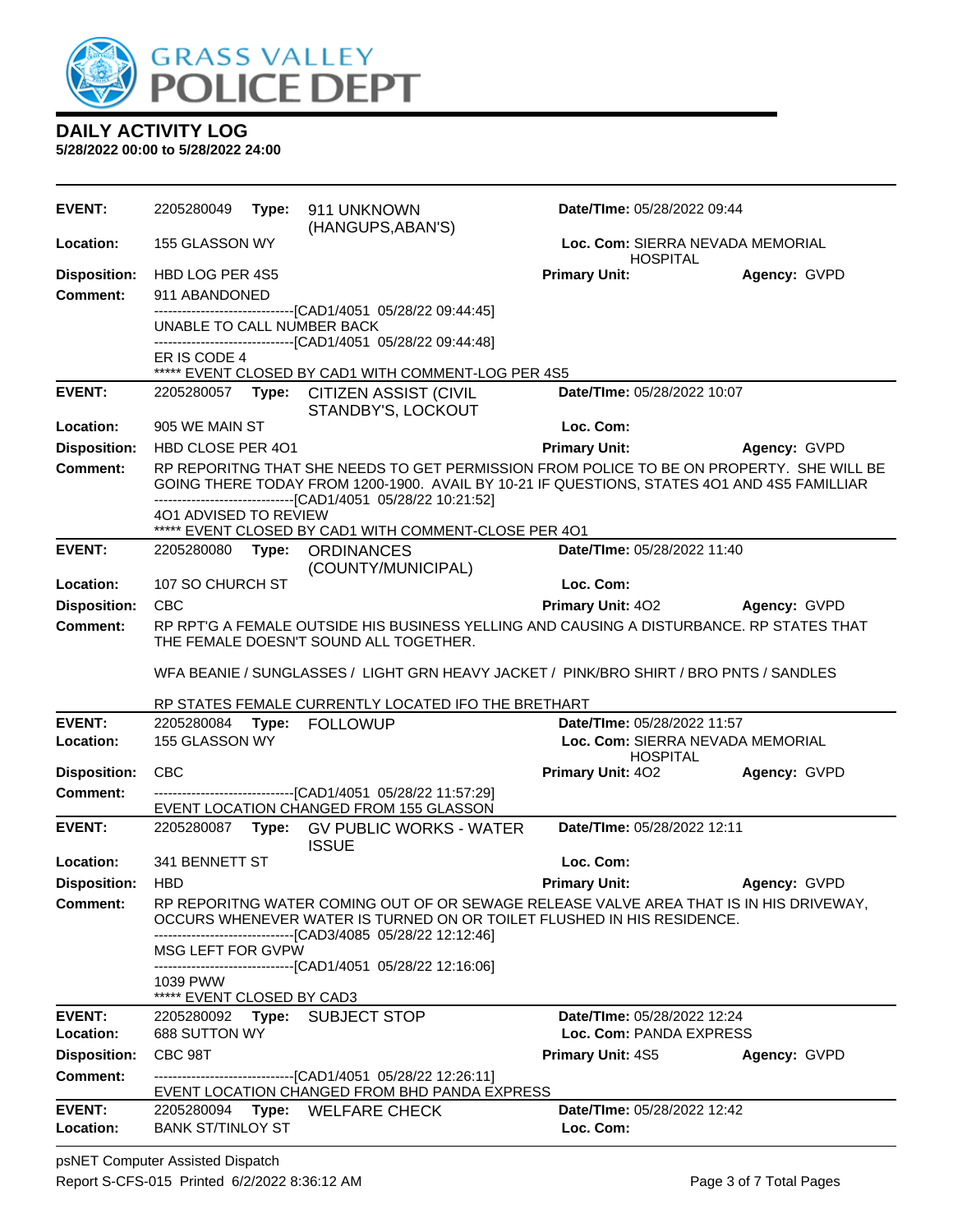

| <b>Disposition:</b> | <b>CBC</b>                                                                                                                                       | <b>Primary Unit: 4S5</b>         | Agency: GVPD |  |  |  |  |
|---------------------|--------------------------------------------------------------------------------------------------------------------------------------------------|----------------------------------|--------------|--|--|--|--|
| <b>Comment:</b>     | 911 EXTREME AMOUNT OF STATIC ON LINE, FAINT MALE VOICE SAYING "I'M A BUS DRIVER I NEED A                                                         |                                  |              |  |  |  |  |
|                     | WELLNESS CHECK AT THE BUS STOP TINLOY" NOTHING FURTHER HEARD                                                                                     |                                  |              |  |  |  |  |
|                     | -----------------------[CAD3/4085 05/28/22 12:43:04]<br>MALE CALLED BACK, STILL A LOT OF STATIC OVER LINE. UNABLE TO MAKE OUT WHAT HE IS SAYING. |                                  |              |  |  |  |  |
|                     | ------------------------------[CAD3/4085 05/28/22 12:44:32]                                                                                      |                                  |              |  |  |  |  |
|                     | 10-39 CALFIRE FOR C3 RESPONSE                                                                                                                    |                                  |              |  |  |  |  |
| <b>EVENT:</b>       | 2205280098 Type: FOLLOWUP                                                                                                                        | Date/TIme: 05/28/2022 13:01      |              |  |  |  |  |
| Location:           | 212 WASHINGTON ST                                                                                                                                | Loc. Com:                        |              |  |  |  |  |
| <b>Disposition:</b> | CBC CTC MADE WITH RP/RO OF VEH. KEYS<br><b>RETURN</b>                                                                                            | Primary Unit: 402                | Agency: GVPD |  |  |  |  |
| <b>Comment:</b>     | RP REQ 10-21 REGARDING GETTING THE KEY TO HER VEH THAT LE TOOK WHEN HER SON WAS ARRESTED.<br>REF EVENT 2205270222                                |                                  |              |  |  |  |  |
| <b>EVENT:</b>       | 2205280101<br>Type:<br>THEFT (GRAND, PETTY, FROM<br>MERCHANT)                                                                                    | Date/TIme: 05/28/2022 13:20      |              |  |  |  |  |
| Location:           | <b>191 HIGHLANDS CT</b>                                                                                                                          | Loc. Com:                        |              |  |  |  |  |
| <b>Disposition:</b> | <b>RPT</b>                                                                                                                                       | Primary Unit: 4Z15               | Agency: GVPD |  |  |  |  |
| <b>Case No:</b>     | G2201345                                                                                                                                         |                                  |              |  |  |  |  |
| Comment:            | RP RPTG THEFT OF CATALYTIC CONVERTER. UNK TIMEFRAME. REQG 1021                                                                                   |                                  |              |  |  |  |  |
|                     | -----------------------[CAD3/4085 05/28/22 13:38:22]<br>ISSUED CASE# G2201345 FOR AGENCY GVPD by UNIT 4Z15                                       |                                  |              |  |  |  |  |
| <b>EVENT:</b>       | 2205280102 Type: SUSPICIOUS CIRCUMSTANCE                                                                                                         | Date/TIme: 05/28/2022 13:31      |              |  |  |  |  |
|                     | (VEHICLE, PERSON                                                                                                                                 |                                  |              |  |  |  |  |
| Location:           | 109 NEAL ST                                                                                                                                      | Loc. Com: FLOUR GARDEN BAKERY    |              |  |  |  |  |
| <b>Disposition:</b> | UTL                                                                                                                                              | Primary Unit: 4D10               | Agency: GVPD |  |  |  |  |
| <b>Comment:</b>     | 911 RPTG SUS MALE WHO WAS TALKING NON SENSE ABOUT FBI AND FIREARMS. SUBJ LAST SEEN NEAR                                                          |                                  |              |  |  |  |  |
|                     | PUBLIC BATHROOMS TWDS MILL ST                                                                                                                    |                                  |              |  |  |  |  |
|                     |                                                                                                                                                  |                                  |              |  |  |  |  |
|                     | WMA SHOULDER LENGTH BRO HAIR AND RUST COLORED JKT                                                                                                |                                  |              |  |  |  |  |
| <b>EVENT:</b>       | 2205280103<br>Type: VANDALISM                                                                                                                    | Date/TIme: 05/28/2022 13:34      |              |  |  |  |  |
| Location:           | 1913 NEVADA CITY HY                                                                                                                              | Loc. Com: ARCO AMPM              |              |  |  |  |  |
| <b>Disposition:</b> | <b>CBC CIVIL</b>                                                                                                                                 | Primary Unit: 4018               | Agency: GVPD |  |  |  |  |
| <b>Comment:</b>     | RP REQG ASSIST WITH SUBJ REFUSING TO PAY FOR DAMAGE DONE TO GAS PUMP. SUBJ IN VEH SIL TOYT<br>HIGHLANDER LIC#5XXE776                             |                                  |              |  |  |  |  |
| <b>EVENT:</b>       | 2205280104<br>Type: 911 UNKNOWN                                                                                                                  | Date/TIme: 05/28/2022 13:35      |              |  |  |  |  |
|                     | (HANGUPS, ABAN'S)                                                                                                                                |                                  |              |  |  |  |  |
| Location:           | 686 SUTTON WY                                                                                                                                    | Loc. Com: ROUND TABLE PIZZA      |              |  |  |  |  |
| <b>Disposition:</b> | HBD LOG PER 4S5                                                                                                                                  | <b>Primary Unit:</b>             | Agency: GVPD |  |  |  |  |
| <b>Comment:</b>     | 911 STATIC                                                                                                                                       |                                  |              |  |  |  |  |
|                     | -----------------[CAD1/4051_05/28/22 13:36:05]<br><b>BUSY ON CALLBACK</b>                                                                        |                                  |              |  |  |  |  |
|                     | --------------------------------[CAD3/4085 05/28/22 13:55:09]                                                                                    |                                  |              |  |  |  |  |
|                     | 4S5 ADVISED<br>***** EVENT CLOSED BY CAD3 WITH COMMENT-LOG PER 4S5                                                                               |                                  |              |  |  |  |  |
| <b>EVENT:</b>       | Type: PROPERTY LOST OR FOUND<br>2205280106                                                                                                       | Date/TIme: 05/28/2022 13:40      |              |  |  |  |  |
| Location:           | 119 NEAL ST                                                                                                                                      | Loc. Com: WILD BIRDS UNLIMITED   |              |  |  |  |  |
| <b>Disposition:</b> | <b>CBC</b>                                                                                                                                       | Primary Unit: 4Z15               | Agency: GVPD |  |  |  |  |
| Comment:            | RP REQG P/U OF SMASHED CELL PHONE FOUND IN PARKING LOT                                                                                           |                                  |              |  |  |  |  |
| <b>EVENT:</b>       | <b>FOLLOWUP</b><br>2205280108<br>Type:                                                                                                           | Date/TIme: 05/28/2022 13:59      |              |  |  |  |  |
| Location:           | 155 GLASSON WY                                                                                                                                   | Loc. Com: SIERRA NEVADA MEMORIAL |              |  |  |  |  |
|                     |                                                                                                                                                  | <b>HOSPITAL</b>                  |              |  |  |  |  |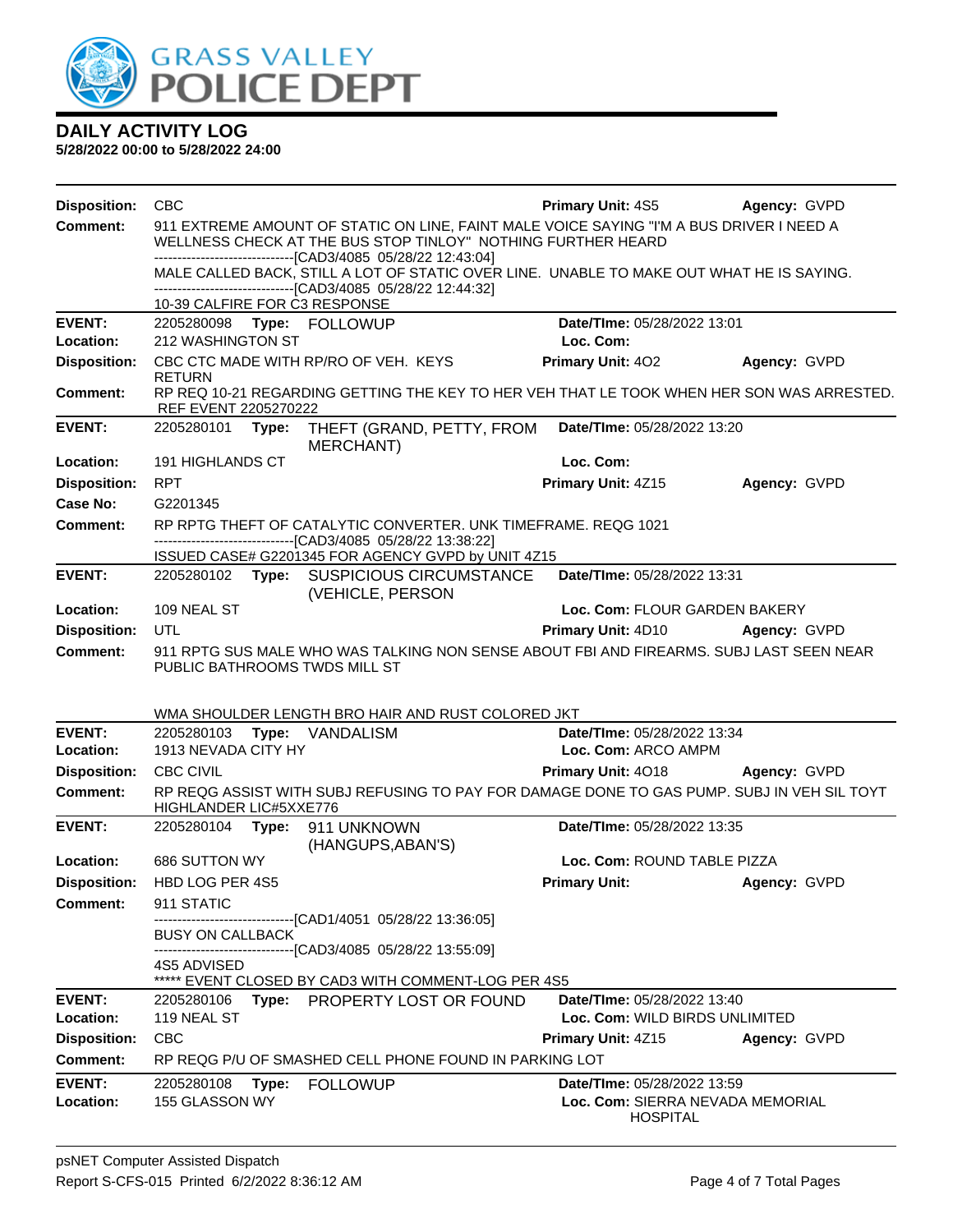

| <b>Disposition:</b>                    | <b>CBC</b>                                                                                                                                                                                                                                                                                                                                                                  |       |                                                                                                                                                                                                                                               | Primary Unit: 402                                                 | Agency: GVPD |  |  |
|----------------------------------------|-----------------------------------------------------------------------------------------------------------------------------------------------------------------------------------------------------------------------------------------------------------------------------------------------------------------------------------------------------------------------------|-------|-----------------------------------------------------------------------------------------------------------------------------------------------------------------------------------------------------------------------------------------------|-------------------------------------------------------------------|--------------|--|--|
| <b>Comment:</b>                        | ----------------------------------[CAD3/4085_05/28/22_13:59:52]<br>EVENT LOCATION CHANGED FROM SNMH                                                                                                                                                                                                                                                                         |       |                                                                                                                                                                                                                                               |                                                                   |              |  |  |
| <b>EVENT:</b>                          | 2205280110                                                                                                                                                                                                                                                                                                                                                                  |       | Type: TRAFFIC (DUI, PARKING,<br>SPEED, HAZ                                                                                                                                                                                                    | Date/TIme: 05/28/2022 14:03                                       |              |  |  |
| Location:                              | 100 BLK RACE                                                                                                                                                                                                                                                                                                                                                                |       |                                                                                                                                                                                                                                               | Loc. Com:                                                         |              |  |  |
| <b>Disposition:</b>                    | <b>CBC</b>                                                                                                                                                                                                                                                                                                                                                                  |       |                                                                                                                                                                                                                                               | Primary Unit: 4Z15                                                | Agency: GVPD |  |  |
| <b>Comment:</b>                        | PARKING ENFORCEMENT                                                                                                                                                                                                                                                                                                                                                         |       |                                                                                                                                                                                                                                               |                                                                   |              |  |  |
| <b>EVENT:</b>                          | 2205280113                                                                                                                                                                                                                                                                                                                                                                  | Type: | <b>SUSPICIOUS CIRCUMSTANCE</b><br>(VEHICLE, PERSON                                                                                                                                                                                            | Date/TIme: 05/28/2022 14:12                                       |              |  |  |
| Location:                              | 775 OLD TUNNEL RD                                                                                                                                                                                                                                                                                                                                                           |       |                                                                                                                                                                                                                                               | Loc. Com: PARKING LOT                                             |              |  |  |
| <b>Disposition:</b>                    | <b>CBC</b>                                                                                                                                                                                                                                                                                                                                                                  |       |                                                                                                                                                                                                                                               | Primary Unit: 4018                                                | Agency: GVPD |  |  |
| <b>Comment:</b>                        | RP REPORTING VEH IN PARKING LOT THAT HAS BEEN SITTING OUTSIDE SINCE SHE WOKE UP AT 0900.<br>SUBJ WENT UP TO VEH, OPENED BOTH DOORS AND TRUNK, THEN WALKED AWAY. SUBJ CAME BACK A<br>LITTLE LATER, SHUT TRUNK AND PASS DOOR, THEN GOT INTO VEH. VEH IS STILL PARKED THERE WITH<br>DOOR OPEN. VEH IS UNK MAKE GRY SEDAN, PARKED ON SOUTH SIDE OF PARKING LOT FACING THE BANK. |       |                                                                                                                                                                                                                                               |                                                                   |              |  |  |
| <b>EVENT:</b>                          | 2205280124                                                                                                                                                                                                                                                                                                                                                                  | Type: | ANIMALS (ABUSE, LOOSE,<br>FOUND, INJURED)                                                                                                                                                                                                     | Date/TIme: 05/28/2022 15:19                                       |              |  |  |
| Location:                              | 155 GLASSON WY                                                                                                                                                                                                                                                                                                                                                              |       |                                                                                                                                                                                                                                               | Loc. Com: SIERRA NEVADA MEMORIAL<br><b>HOSPITAL</b>               |              |  |  |
| <b>Disposition:</b>                    | UTL                                                                                                                                                                                                                                                                                                                                                                         |       |                                                                                                                                                                                                                                               | <b>Primary Unit: 4D10</b>                                         | Agency: GVPD |  |  |
| <b>Comment:</b>                        |                                                                                                                                                                                                                                                                                                                                                                             |       | RP RPTG LOOSE DOG IFO ER. TAN LAB MIX. RP REQG CHECK AND PICKUP                                                                                                                                                                               |                                                                   |              |  |  |
| <b>EVENT:</b>                          | 2205280128                                                                                                                                                                                                                                                                                                                                                                  | Type: | 911 UNKNOWN<br>(HANGUPS, ABAN'S)                                                                                                                                                                                                              | <b>Date/Time: 05/28/2022 15:35</b>                                |              |  |  |
| Location:                              | 10065 EAST DR                                                                                                                                                                                                                                                                                                                                                               |       |                                                                                                                                                                                                                                               | Loc. Com:                                                         |              |  |  |
|                                        |                                                                                                                                                                                                                                                                                                                                                                             |       |                                                                                                                                                                                                                                               |                                                                   |              |  |  |
| <b>Disposition:</b>                    | <b>HBD</b>                                                                                                                                                                                                                                                                                                                                                                  |       |                                                                                                                                                                                                                                               | <b>Primary Unit:</b>                                              | Agency: GVPD |  |  |
| <b>Comment:</b>                        |                                                                                                                                                                                                                                                                                                                                                                             |       | 911 OPEN LINE POSS POCKET DIAL                                                                                                                                                                                                                |                                                                   |              |  |  |
|                                        | ADDTL 911 ABAN RECVD                                                                                                                                                                                                                                                                                                                                                        |       | -------------------------------[CAD1/4051 05/28/22 15:36:10]                                                                                                                                                                                  |                                                                   |              |  |  |
|                                        |                                                                                                                                                                                                                                                                                                                                                                             |       | ------------------------------[CAD1/4051_05/28/22 15:54:54]<br>EVENT LOCATION CHANGED FROM LAT: 39.23256900 LONG: -121.043146 GRASS VALLEY<br>-------------------------------[CAD1/4051_05/28/22 15:55:00]<br>ON CALLBACKM, ACCIDENTAL CODE 4 |                                                                   |              |  |  |
|                                        | ***** EVENT CLOSED BY CAD1                                                                                                                                                                                                                                                                                                                                                  |       |                                                                                                                                                                                                                                               |                                                                   |              |  |  |
| <b>EVENT:</b><br>Location:             | 2205280129<br>1857 EA MAIN ST                                                                                                                                                                                                                                                                                                                                               |       | Type: VEH CITES, VIN, TOWS, DUI                                                                                                                                                                                                               | Date/TIme: 05/28/2022 15:38<br>Loc. Com: BURGER KING 530 272 6226 |              |  |  |
| <b>Disposition:</b>                    | UTL                                                                                                                                                                                                                                                                                                                                                                         |       |                                                                                                                                                                                                                                               | <b>Primary Unit: 4018</b>                                         | Agency: GVPD |  |  |
| <b>Comment:</b>                        | TACO BELL FROM BRUNSWICK                                                                                                                                                                                                                                                                                                                                                    |       | 911 RPTG 23152 VEH GRN MERZ WAGON STOPPED IN MIDDLE OF THE INTERSECTION. VEH TURNED TWDS<br>--[CAD1/4051 05/28/22 15:39:12]                                                                                                                   |                                                                   |              |  |  |
|                                        |                                                                                                                                                                                                                                                                                                                                                                             |       | ADDTL BNS LINE RPTG SAME THING. VEH LEFT TWD DOWNTOWN ON EMAIN LIC#8AL878                                                                                                                                                                     |                                                                   |              |  |  |
| <b>EVENT:</b>                          | 2205280134                                                                                                                                                                                                                                                                                                                                                                  |       | <b>Type: ALL OTHERS</b>                                                                                                                                                                                                                       | Date/TIme: 05/28/2022 15:52                                       |              |  |  |
| <b>Location:</b>                       | 155 GLASSON WY                                                                                                                                                                                                                                                                                                                                                              |       |                                                                                                                                                                                                                                               | Loc. Com: SIERRA NEVADA MEMORIAL<br><b>HOSPITAL</b>               |              |  |  |
| <b>Disposition:</b>                    | <b>CBC</b>                                                                                                                                                                                                                                                                                                                                                                  |       |                                                                                                                                                                                                                                               | Primary Unit: 402                                                 | Agency: GVPD |  |  |
| Comment:                               |                                                                                                                                                                                                                                                                                                                                                                             |       | ER REQG ASSIST WITH RE-RESTRAINING SUBJ. SUBJ IS NOT FIGHTING AND NOT RESISTING, ER JUST<br>NOTICED AND DOESNT WANT TO GO IN UNTIL PD GETS THERE. CODE 2.                                                                                     |                                                                   |              |  |  |
| <b>EVENT:</b>                          | 2205280135 Type:                                                                                                                                                                                                                                                                                                                                                            |       | SERVICE, CIVIL, SUBPOENA                                                                                                                                                                                                                      | Date/TIme: 05/28/2022 15:55                                       |              |  |  |
| Location:                              | 218 SO SCHOOL ST                                                                                                                                                                                                                                                                                                                                                            |       |                                                                                                                                                                                                                                               | Loc. Com:                                                         |              |  |  |
| <b>Disposition:</b><br><b>Comment:</b> | <b>GS HOUSE RESECURED</b>                                                                                                                                                                                                                                                                                                                                                   |       | --------------------------------[CAD1/4051 05/28/22 15:55:31]                                                                                                                                                                                 | Primary Unit: 4D16                                                | Agency: GVPD |  |  |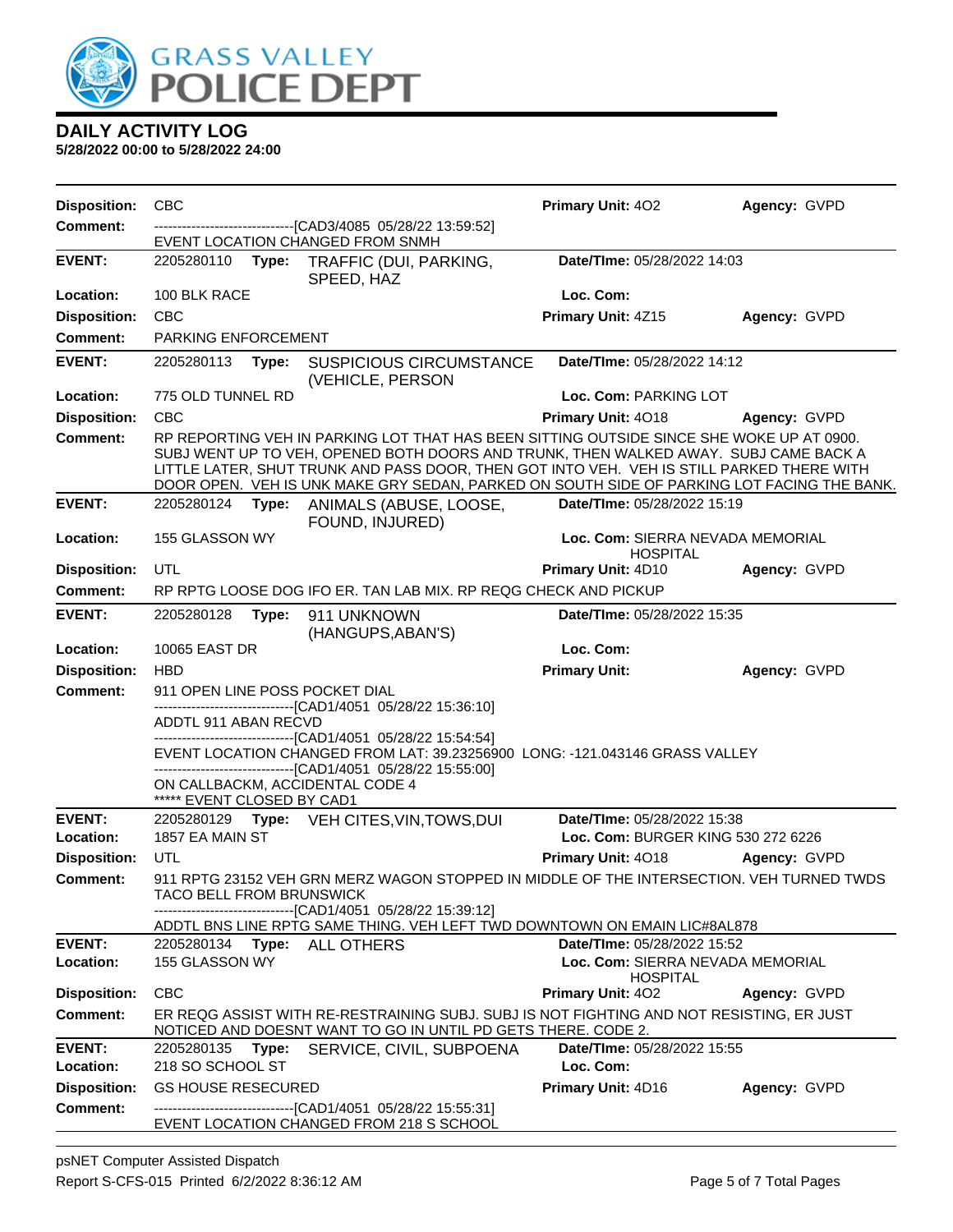

| <b>EVENT:</b>                    | 2205280142                                                                                                                                                                                                             |       | Type: CITIZEN ASSIST (CIVIL<br>STANDBY'S, LOCKOUT                                                                            | Date/TIme: 05/28/2022 16:36                         |              |  |
|----------------------------------|------------------------------------------------------------------------------------------------------------------------------------------------------------------------------------------------------------------------|-------|------------------------------------------------------------------------------------------------------------------------------|-----------------------------------------------------|--------------|--|
| Location:                        | 1262 SUTTON WY                                                                                                                                                                                                         |       |                                                                                                                              | Loc. Com: HOSPITALITY HOUSE 530 271 7144            |              |  |
| <b>Disposition:</b>              | <b>CBC</b>                                                                                                                                                                                                             |       |                                                                                                                              | <b>Primary Unit: 4S5</b>                            | Agency: GVPD |  |
| Comment:                         | <b>CLEARANCE X1</b>                                                                                                                                                                                                    |       |                                                                                                                              |                                                     |              |  |
| <b>EVENT:</b>                    | 2205280143                                                                                                                                                                                                             | Type: | DISTURBANCE (NOISE,<br>MUSIC, VERBAL, BARKI                                                                                  | Date/TIme: 05/28/2022 16:39                         |              |  |
| Location:                        | 155 GLASSON WY # 21                                                                                                                                                                                                    |       |                                                                                                                              | Loc. Com: SIERRA NEVADA MEMORIAL<br><b>HOSPITAL</b> |              |  |
| <b>Disposition:</b>              | <b>RPT</b>                                                                                                                                                                                                             |       |                                                                                                                              | Primary Unit: 4018                                  | Agency: GVPD |  |
| Case No:                         | G2201346                                                                                                                                                                                                               |       |                                                                                                                              |                                                     |              |  |
| Comment:                         |                                                                                                                                                                                                                        |       | EMPLOYEE REPORTING SUBJ ON A HOLD IS BECOMING COMBATIVE<br>------------------------------[CAD2/4106 05/28/22 17:05:29]       |                                                     |              |  |
| <b>EVENT:</b>                    |                                                                                                                                                                                                                        |       | ISSUED CASE# G2201346 FOR AGENCY GVPD by UNIT 4O18                                                                           | Date/TIme: 05/28/2022 16:57                         |              |  |
|                                  | 2205280148 <b>Type:</b>                                                                                                                                                                                                |       | DISTURBANCE (NOISE,<br>MUSIC, VERBAL, BARKI                                                                                  |                                                     |              |  |
| Location:                        | 867 SUTTON WY                                                                                                                                                                                                          |       |                                                                                                                              | Loc. Com: SAFEWAY                                   |              |  |
| <b>Disposition:</b>              | CBC MOVED ALONG. 1098T                                                                                                                                                                                                 |       |                                                                                                                              | <b>Primary Unit: 4S5</b>                            | Agency: GVPD |  |
| <b>Comment:</b>                  |                                                                                                                                                                                                                        |       | SECURITY REPORTING WMA HODDIE BLUE SHORTS OVER YELLOW PANTS PUSHING RED CART WAS<br>URINATING IN THE PARKING LOT UNK WEAPONS |                                                     |              |  |
|                                  | SUBJ NOW CLOSER TO WENDYS                                                                                                                                                                                              |       | -------------------------------[CAD2/4106 05/28/22 16:58:05]                                                                 |                                                     |              |  |
| <b>EVENT:</b>                    |                                                                                                                                                                                                                        |       | 2205280152 Type: 911 UNKNOWN<br>(HANGUPS, ABAN'S)                                                                            | Date/TIme: 05/28/2022 17:15                         |              |  |
| Location:                        |                                                                                                                                                                                                                        |       | LAT: 39.22257000 LONG: -121.03304                                                                                            | Loc. Com:                                           |              |  |
| <b>Disposition:</b>              | <b>HBD</b>                                                                                                                                                                                                             |       |                                                                                                                              | <b>Primary Unit:</b>                                | Agency: GVPD |  |
| <b>Comment:</b>                  |                                                                                                                                                                                                                        |       | 911 OPEN LINE SUBJS TALKING ABOUT CAMPING                                                                                    |                                                     |              |  |
|                                  | NEG SIG HIST W NUM                                                                                                                                                                                                     |       | -------------------------------[CAD2/4106 05/28/22 17:16:31]                                                                 |                                                     |              |  |
|                                  |                                                                                                                                                                                                                        |       | -------------------------------[CAD2/4106 05/28/22 17:16:55]                                                                 |                                                     |              |  |
|                                  | VM LEFT ON CB<br>***** EVENT CLOSED BY CAD2                                                                                                                                                                            |       |                                                                                                                              |                                                     |              |  |
| <b>EVENT:</b>                    |                                                                                                                                                                                                                        |       | 2205280170 Type: FOLLOWUP                                                                                                    | Date/TIme: 05/28/2022 18:50                         |              |  |
| Location:                        | 155 GLASSON WY                                                                                                                                                                                                         |       |                                                                                                                              | Loc. Com: SIERRA NEVADA MEMORIAL<br><b>HOSPITAL</b> |              |  |
| <b>Disposition:</b>              | AST                                                                                                                                                                                                                    |       |                                                                                                                              | Primary Unit: 4011                                  | Agency: GVPD |  |
| <b>Comment:</b>                  |                                                                                                                                                                                                                        |       | ISSUED CASE# G2201343-G2201343 FOR GVPD by UNIT 4O2<br>-------------------------------[CAD2/4106 05/28/22 18:51:10]          |                                                     |              |  |
|                                  |                                                                                                                                                                                                                        |       | EVENT LOCATION CHANGED FROM 155 GLASSON WY                                                                                   |                                                     |              |  |
| <b>EVENT:</b>                    | 2205280179                                                                                                                                                                                                             | Type: | ALL OTHERS                                                                                                                   | Date/TIme: 05/28/2022 20:05                         |              |  |
| Location:<br><b>Disposition:</b> | 9 DEVER LN<br>CBC LOG AS BEAN INFO                                                                                                                                                                                     |       |                                                                                                                              | Loc. Com:<br>Primary Unit: 404                      |              |  |
| <b>Comment:</b>                  |                                                                                                                                                                                                                        |       |                                                                                                                              |                                                     | Agency: GVPD |  |
|                                  | 911 RPT'G SHE HEARD FEMALE SCREAMING FOLLOWED BY LAUGHING, POSS FROM THE AREA OF THE<br>FAIRGROUNDS. RP WAS ADVISED OF THE MUSIC FESTIVAL. NOTHING ELSE HEARD<br>------------------------[CAD2/4106_05/28/22 20:06:20] |       |                                                                                                                              |                                                     |              |  |
|                                  | 4O4 ADV                                                                                                                                                                                                                |       |                                                                                                                              |                                                     |              |  |
| <b>EVENT:</b>                    | 2205280188                                                                                                                                                                                                             | Type: | SUSPICIOUS CIRCUMSTANCE<br>(VEHICLE, PERSON                                                                                  | Date/TIme: 05/28/2022 20:48                         |              |  |
| Location:                        | WHITING ST/JOYCE DR                                                                                                                                                                                                    |       |                                                                                                                              | Loc. Com: SW CORNER                                 |              |  |
| <b>Disposition:</b>              | <b>CBC</b>                                                                                                                                                                                                             |       |                                                                                                                              | Primary Unit: 4020                                  | Agency: GVPD |  |